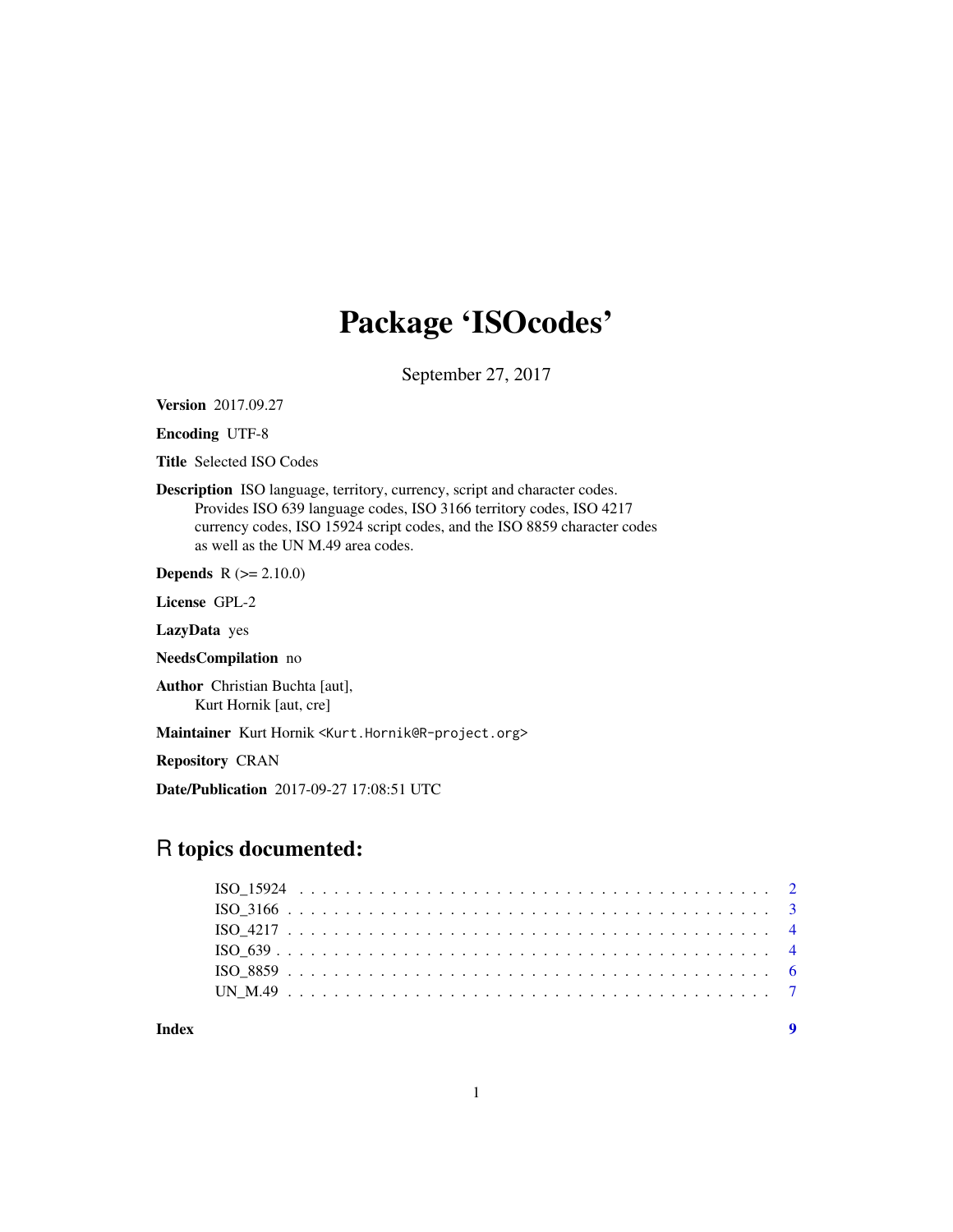#### <span id="page-1-0"></span>Description

International Organization for Standardization (ISO) codes for the representation of names of scripts (writing systems, "a set of graphic characters used for the written form of one or more languages").

#### Usage

ISO\_15924

#### Format

ISO\_15924 is a data frame with variables

Alpha\_4 a character vector with the 4-letter (alpha-4) ISO 15924 script codes.

Numeric a character vector with numeric script codes providing some measure of mnemonicity.

Name a character vector with the (English) script names.

PVA a character vector with the Property Value Alias defined by [Unicode](#page-0-0) (ISO 10646) (if available).

Date a [Date](#page-0-0) object with the date the script was registered.

#### Details

The following number ranges are used for the numeric codes:

| 000-099 | Hieroglyphic and cuneiform scripts  |
|---------|-------------------------------------|
| 100-199 | Right-to-left alphabetic scripts    |
| 200-299 | Left-to-right alphabetic scripts    |
| 300-399 | Alphasyllabic scripts               |
| 400-499 | Syllabic scripts                    |
| 500-599 | Ideographic scripts                 |
| 600-699 | Undeciphered scripts                |
| 700-899 | (unassigned)                        |
| 900-999 | Private use, aliases, special codes |

#### Source

<http://www.unicode.org/iso15924/>

#### References

[http://en.wikipedia.org/wiki/ISO\\_15924](http://en.wikipedia.org/wiki/ISO_15924)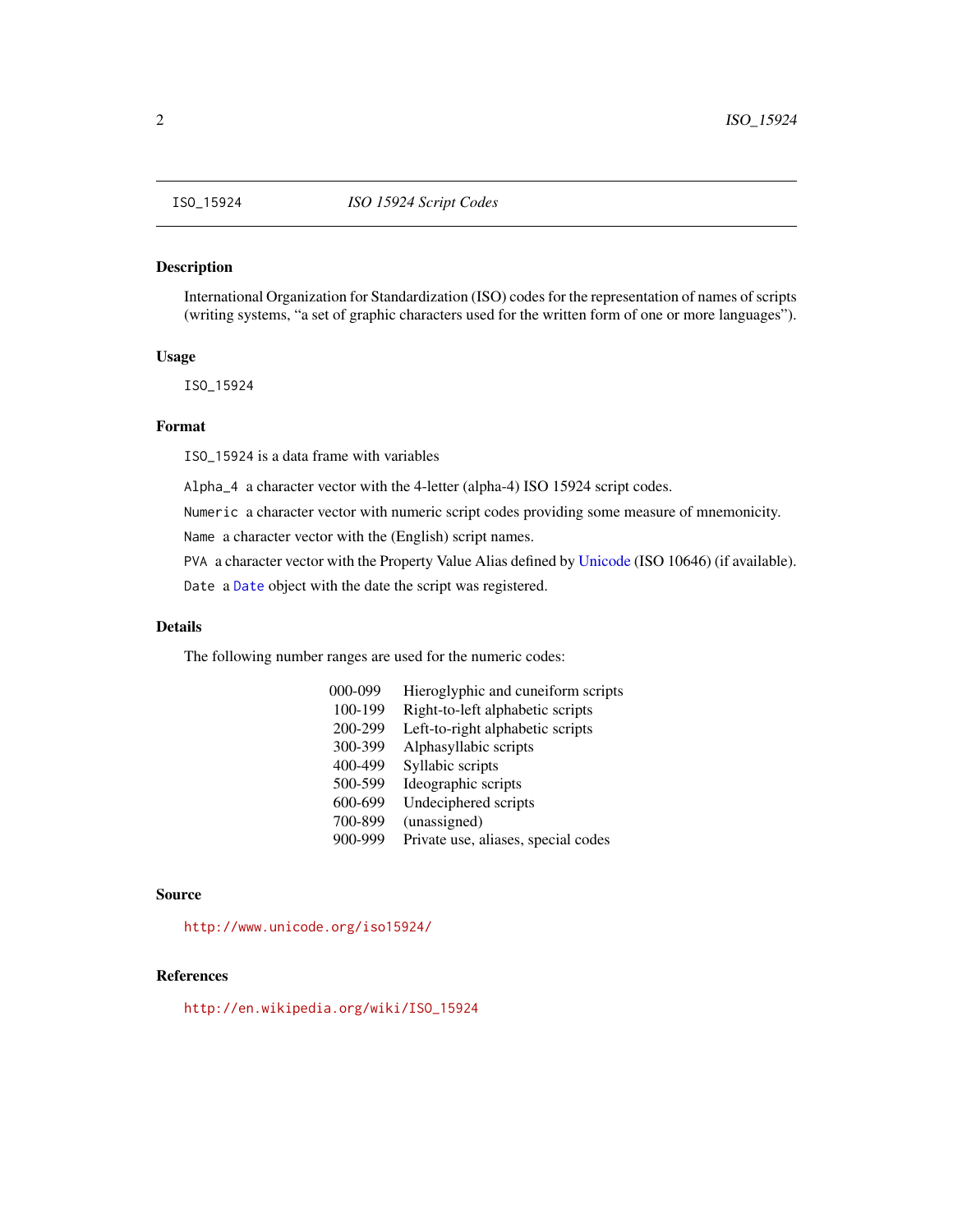<span id="page-2-0"></span>

#### <span id="page-2-1"></span>Description

International Organization for Standardization (ISO) codes for the representation of names of countries and their subdivisions. Consists of three parts. Part 1: Country codes, defines codes for country and dependent area names. Part 2: Country subdivision code, defines codes for the principal subdivisions of a country or dependent area. Part 3: Code for formerly used names of countries, defines codes for superseded ISO 3166-1 codes.

#### Usage

ISO\_3166\_1 ISO\_3166\_2 ISO\_3166\_3

#### Format

ISO\_3166\_1 is a character frame with variables Alpha\_2, Alpha\_3, and Numeric (giving the twoletter, three-letter and three-digit numeric country codes) and Name, Official\_name, and Common\_name (giving the respective names).

ISO\_3166\_2 is a character frame with variables Code, Type, Name, and Parent, giving the code, type and name of the subdivision, and a parent subdivision in case this is different from the country.

ISO\_3166\_3 is a character frame with variables Alpha\_4 (the 4-letter code of the retired country), Alpha\_3, Numeric, and Name (the original 3166-1 code elements of the country), and Date\_withdrawn and Comment.

#### Source

Converted from JSON files provided by Debian's iso-codes package ([http://pkg-isocodes.](http://pkg-isocodes.alioth.debian.org/) [alioth.debian.org/](http://pkg-isocodes.alioth.debian.org/)).

#### References

[http://en.wikipedia.org/wiki/ISO\\_3166](http://en.wikipedia.org/wiki/ISO_3166)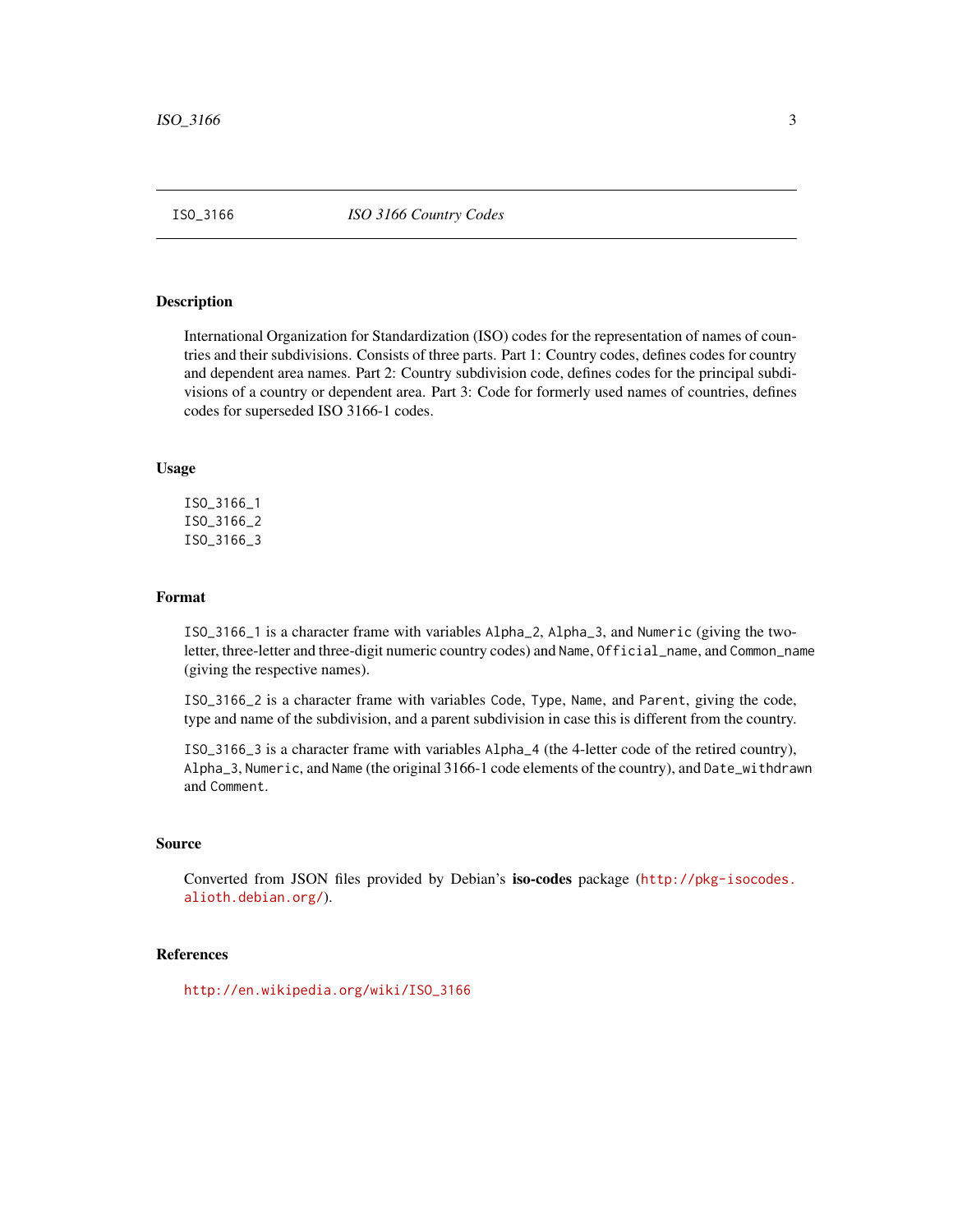<span id="page-3-0"></span>

#### Description

International Organization for Standardization (ISO) codes for the representation of currencies.

#### Usage

ISO\_4217 ISO\_4217\_Historic

#### Format

ISO\_4217 is a character frame with variables Letter, Numeric and Currency, giving the 3-letter and 3-digit codes and the names of the respective currency.

ISO\_4217\_Historic is a character frame with the currency codes retired from ISO 4217, containing variable Date\_withdrawn in addition to the variables in ISO\_4217.

#### Source

Converted from XML files provided by Debian'siso-codes package ([http://pkg-isocodes.aliot](http://pkg-isocodes.alioth.debian.org/)h. [debian.org/](http://pkg-isocodes.alioth.debian.org/)).

#### References

[http://en.wikipedia.org/wiki/ISO\\_4217](http://en.wikipedia.org/wiki/ISO_4217)

ISO\_639 *ISO 639 Language Codes*

#### Description

International Organization for Standardization (ISO) codes for the representation of languages. Consists of four parts, with more parts work in progress. ISO 639-1 consists of 185 two-letter (alpha-2) codes used to identify the world's major languages. ISO 639-2 has three-letter (alpha-3) codes for 485 languages. ISO 639-3 extends the ISO 639-2 alpha-3 codes with an aim to cover all known natural languages. ISO 639-5 defines alpha-3 codes for language families.

#### Usage

ISO\_639\_2 ISO\_639\_3 ISO\_639\_3\_Retirements ISO\_639\_5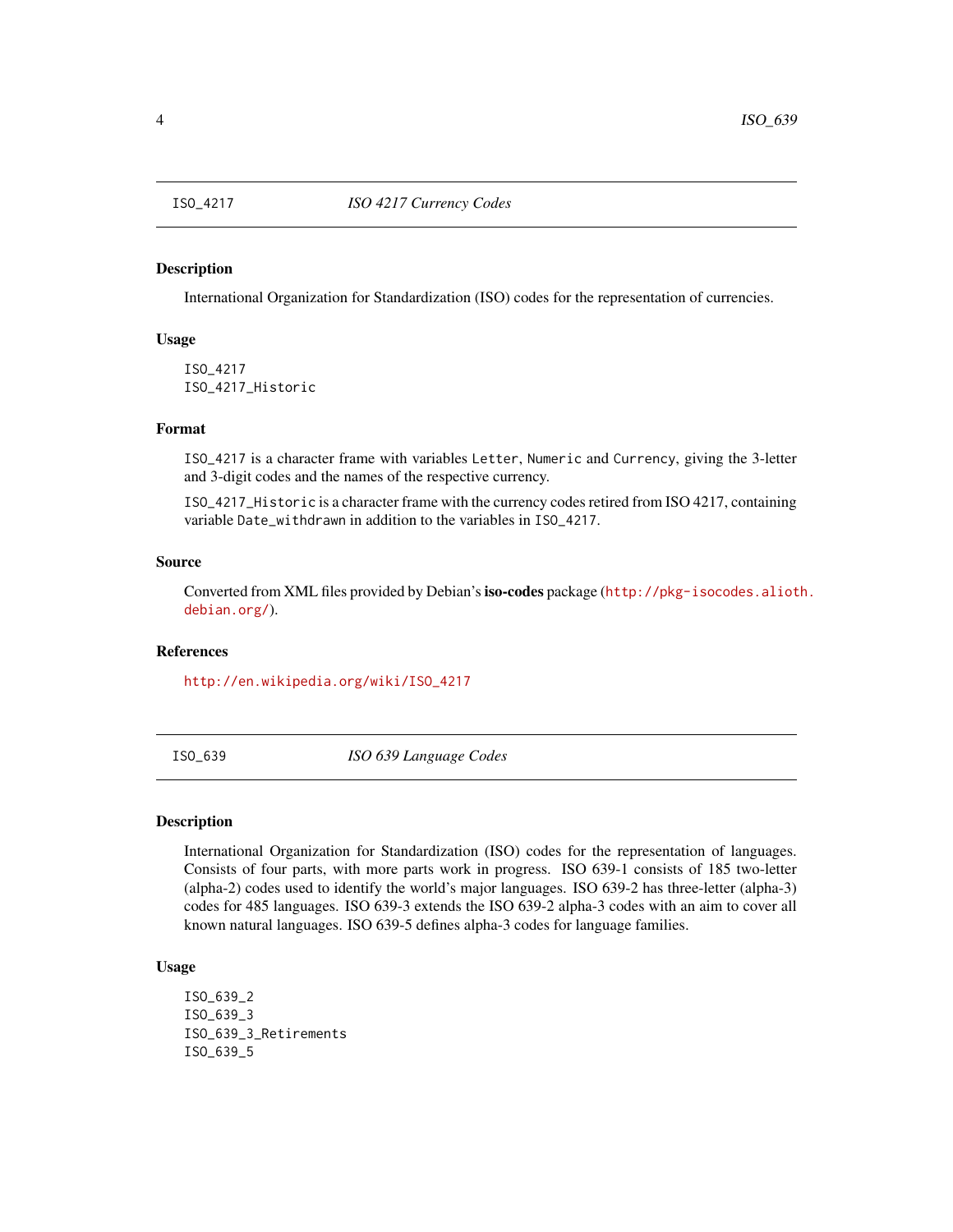#### <span id="page-4-0"></span> $ISO\_639$  5

#### Format

ISO\_639\_2 is a character data frame with variables Alpha\_3\_B and Alpha\_3\_T (the ISO 639-2 bibliographic and terminological codes), Alpha\_2 (the corresponding ISO 639-1 alpha-2 code if available), and Name (the English name of the language).

ISO\_639\_3 is a data frame with the following variables:

Id: a character vector with the ISO 639-3 3-letter (alpha-3) identifiers.

- Part2B: a character vector with the equivalent ISO 639-2 B-code identifiers of the bibliographic applications code set (if existent).
- Part2T: a character vector with the equivalent ISO 639-2 T-code identifiers of the terminology applications code set (if existent).

Part1: a character vector with the equivalent ISO 639-1 2-letter (alpha-2) identifiers (if existent).

Scope: a factor with levels "I" (Individual), "M" (Macrolanguage) and "S" (Special).

Type: a factor with levels "L" (Living languages), "E" (Extinct languages), "A" (Ancient languages), "H" (Historic languages), "C" (Constructed languages), and "S" (Special).

Name: a character vector with the reference language names.

Comment: a character vector with a comment relating to one or more of the other variables.

- Family: a character vector with the generic English names of the languages' family or macrolanguage.
- eng: a character vector with the language names in English.
- fra: a character vector with the language names in French (if available).
- spa: a character vector with the language names in Spanish (if available).
- zho: a character vector with the language names in Chinese (if available).
- rus: a character vector with the language names in Russian (if available).

deu: a character vector with the language names in German (if available).

Variables Family and eng to deu are extracted from the Wikipedia ISO 639-3 language codes pages.

ISO\_639\_3\_Retirements is a data frame giving the languages retired from ISO 639-3, with variables:

- Id: a character vector with the retired codes
- Ret\_Reason: a factor with levels "C" (change), "D" (duplicate), "N" (non-existent), "S" (split), and "M" (merge).
- Change\_To: a character vector which in the cases of C, D, and M gives the identifier to which all instances of the Id should be changed.
- Ret\_Remedy: a character vector with instructions for updating an instance of the retired (split) identifier.

Effective: a [Date](#page-0-0) object giving the date the retirement became effective.

ISO\_639\_5 is a data frame with the following variables:

Id a character vector with the 3-letter (alpha-3) ISO 639-5 identifiers.

English\_Name the family names in English.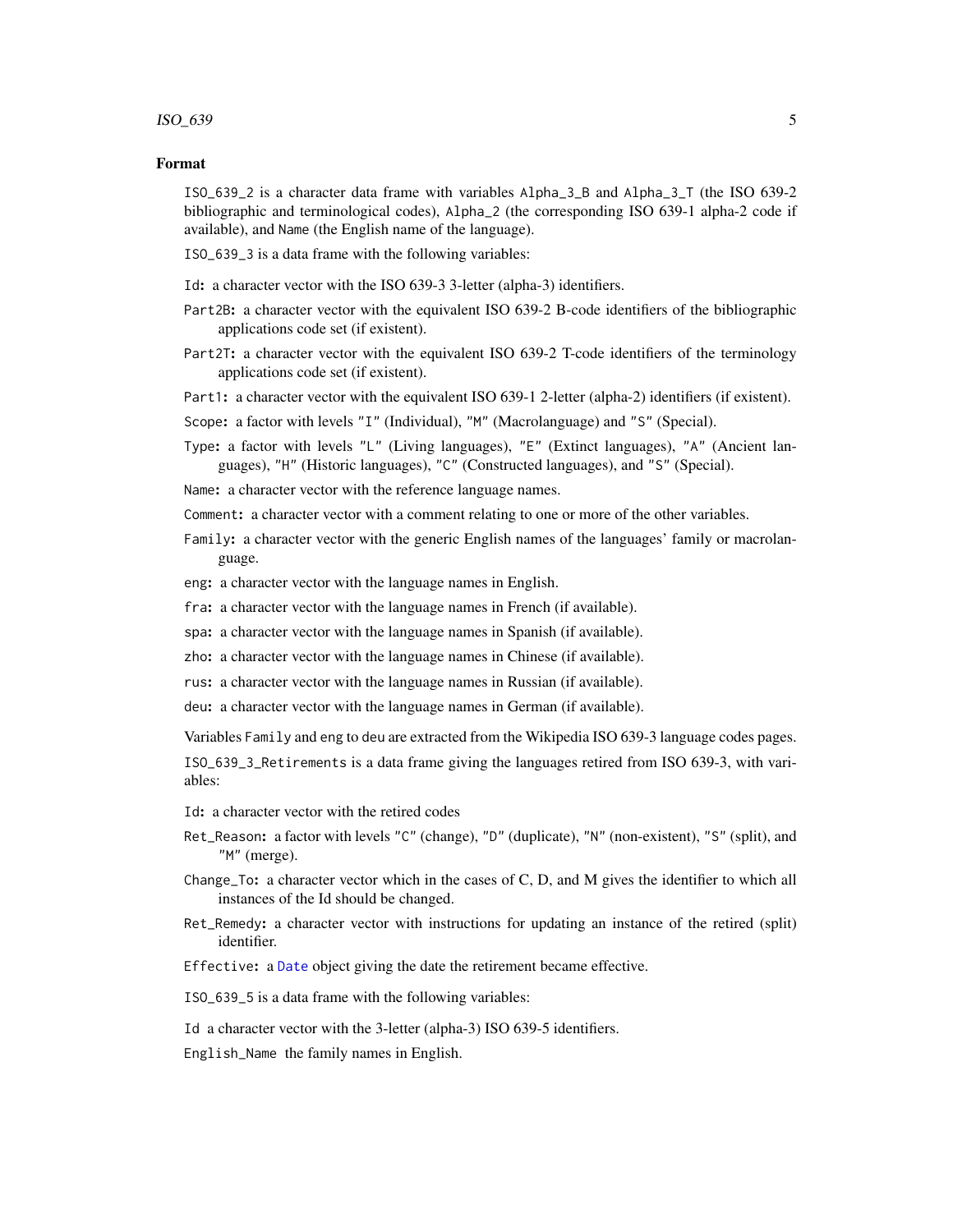<span id="page-5-0"></span>French\_Name the family names in French.

- Part2 a factor indicating how the family relates to 639-2, with levels "g" (group: consists of several related languages), "r" (rest group: a group of several related languages, from which some specific languages have been excluded), or "" (no 639-2 code).
- Hierarchy an indication of which other language families or groups the current language family or group is a member of (given as 639-5 ids separated by ' : ').

#### Details

While most languages are given one code by the ISO 639-2 standard, twenty-two of the languages described have two three-letter codes, a "bibliographic" code (ISO 639-2/B, B-code), which is derived from the English name for the language and was a necessary legacy feature, and a "terminological" code (ISO 639-2/T, T-code), which is derived from the native name for the language. The range 'qaa' to 'qtz' is reserved for local use.

ISO 639-3 is a superset of ISO 639-1 and of the individual languages in ISO 639-2. ISO 639-1 and ISO 639-2 focused on major languages, most frequently represented in the total body of the world's literature. Since ISO 639-2 also includes language collections, whereas Part 3 does not, ISO 639-3 is not a superset of ISO 639-2. Where B and T codes exist in ISO 639-2, ISO 639-3 uses the T-codes.

ISO 639-2 contains codes for some individual and group languages and so any code in it is either in 639-3 or 639-5; 639-5 families may be missing from 639-2.

#### Source

<http://www.loc.gov/standards/iso639-2/> for ISO 639-2; <http://www-01.sil.org/iso639-3/download.asp> for ISO 639-3; <http://www.loc.gov/standards/iso639-5/> for ISO 639-5.

#### **References**

[http://en.wikipedia.org/wiki/ISO\\_639](http://en.wikipedia.org/wiki/ISO_639)

ISO\_8859 *ISO 8859 Character Codes*

#### **Description**

International Organization for Standardization (ISO) codes for 8-bit character encodings for use by computers. The data set gives the maps of the characters to Unicode (i.e., the respective ISO 10646 codes).

#### Usage

ISO\_8859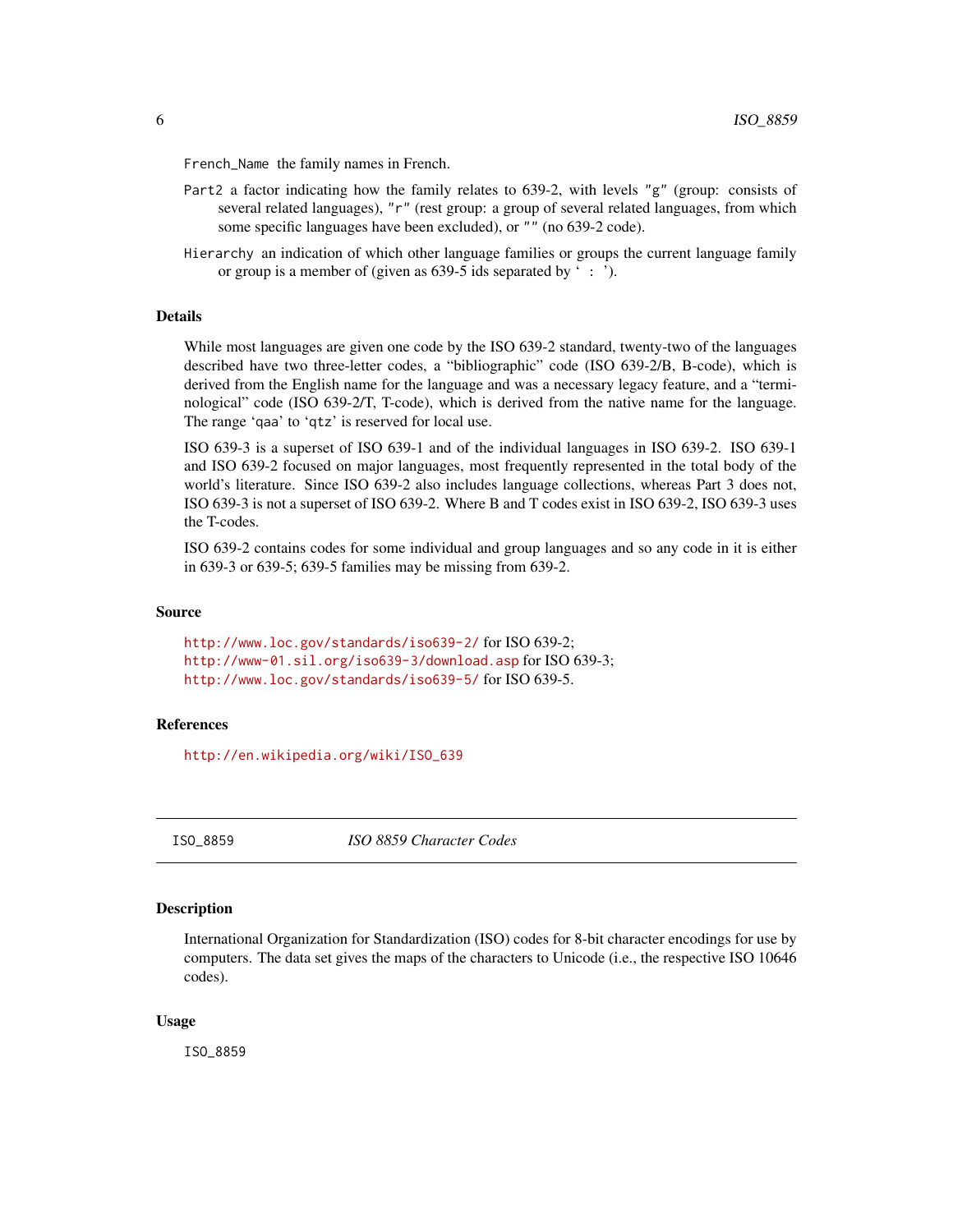#### <span id="page-6-0"></span> $UN\_M.49$  7

#### Format

A character array of dimension  $256 \times 15 \times 3$ , with the first dimension corresponding to the character codes from 0 to 255 (0x00 to 0xff), the second to the parts of the ISO 8859 standard, and the third to the [Unicode](#page-0-0) (ISO 10646) code and name, and the respective character.

#### Details

The ISO 8859, more formally ISO/IEC 8859, standard is divided into numbered, separately published parts, such as as ISO/IEC 8859-1, ISO/IEC 8859-2, etc., each of which may be informally referred to as a standard in itself. There are currently 15 parts as of 2006 excluding the abandoned ISO/IEC 8859-12 standard:

> Part 1 Latin-1 Western European Part 2 Latin-2 Central European Part 3 Latin-3 South European Part 4 Latin-4 North European Part 5 Latin/Cyrillic Part 6 Latin/Arabic Part 7 Latin/Greek Part 8 Latin/Hebrew Part 9 Latin-5 Turkish Part 10 Latin-6 Nordic Part 11 Latin/Thai Part 13 Latin-7 Baltic Rim Part 14 Latin-8 Celtic Part 15 Latin-9 Part 16 Latin-10

#### Source

<http://unicode.org/Public/MAPPINGS/ISO8859>.

#### References

[http://en.wikipedia.org/wiki/ISO\\_8859](http://en.wikipedia.org/wiki/ISO_8859)

#### Examples

```
## ISO 8859 characters at position 200 (number 199).
data("ISO_8859")
ISO_8859[200, , ]
```
UN\_M.49 *UN M.49 Area Codes*

#### Description

Country and area code classifications (M49) from the United Nations Statistics Division.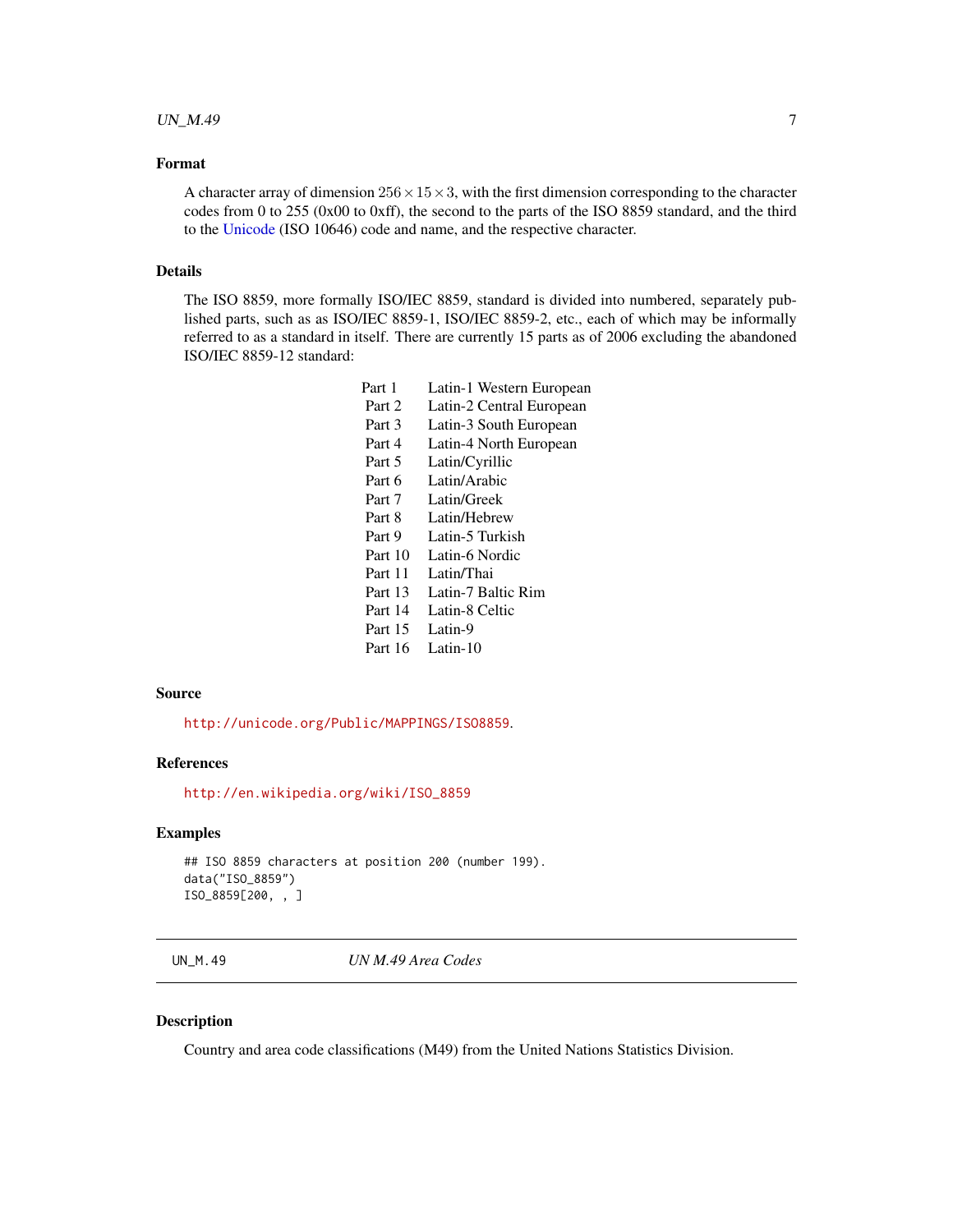#### <span id="page-7-0"></span>Usage

UN\_M.49\_Countries UN\_M.49\_Regions

#### Details

UN M.49 is a standard for area codes used by the United Nations for statistical purposes. Each area code is a 3-digit number which can refer to a wide variety of geographical, political, or economic regions, like a continent, a country, or a specific group of developing countries.

UN\_M.49\_Countries contains the codes for countries and areas as a character frame with variables Code, Name and ISO\_Alpha\_3 giving the 3-letter UN M.49 code and name and the respective alpha-3 [ISO 3166](#page-2-1) code.

UN\_M.49\_Regions contains the codes for the composition of macro geographical (continental) regions, geographical sub-regions, and selected economic and other groupings as a data frame with the character variables Code, Name, Parent and Children giving the 3-letter UN M.49 code, name, the code of the parent area and the codes of children areas separated by ', ', respectively, and variable Type, a factor with levels "Region" or "Grouping".

#### Source

<http://unstats.un.org/unsd/methods/m49/m49.htm>

#### Examples

```
## Name and codes of countries in Southern Europe:
data("UN_M.49_Regions")
data("UN_M.49_Countries")
region <- subset(UN_M.49_Regions, Name == "Southern Europe")
codes <- unlist(strsplit(region$Children, ", "))
subset(UN_M.49_Countries, Code %in% codes)
```